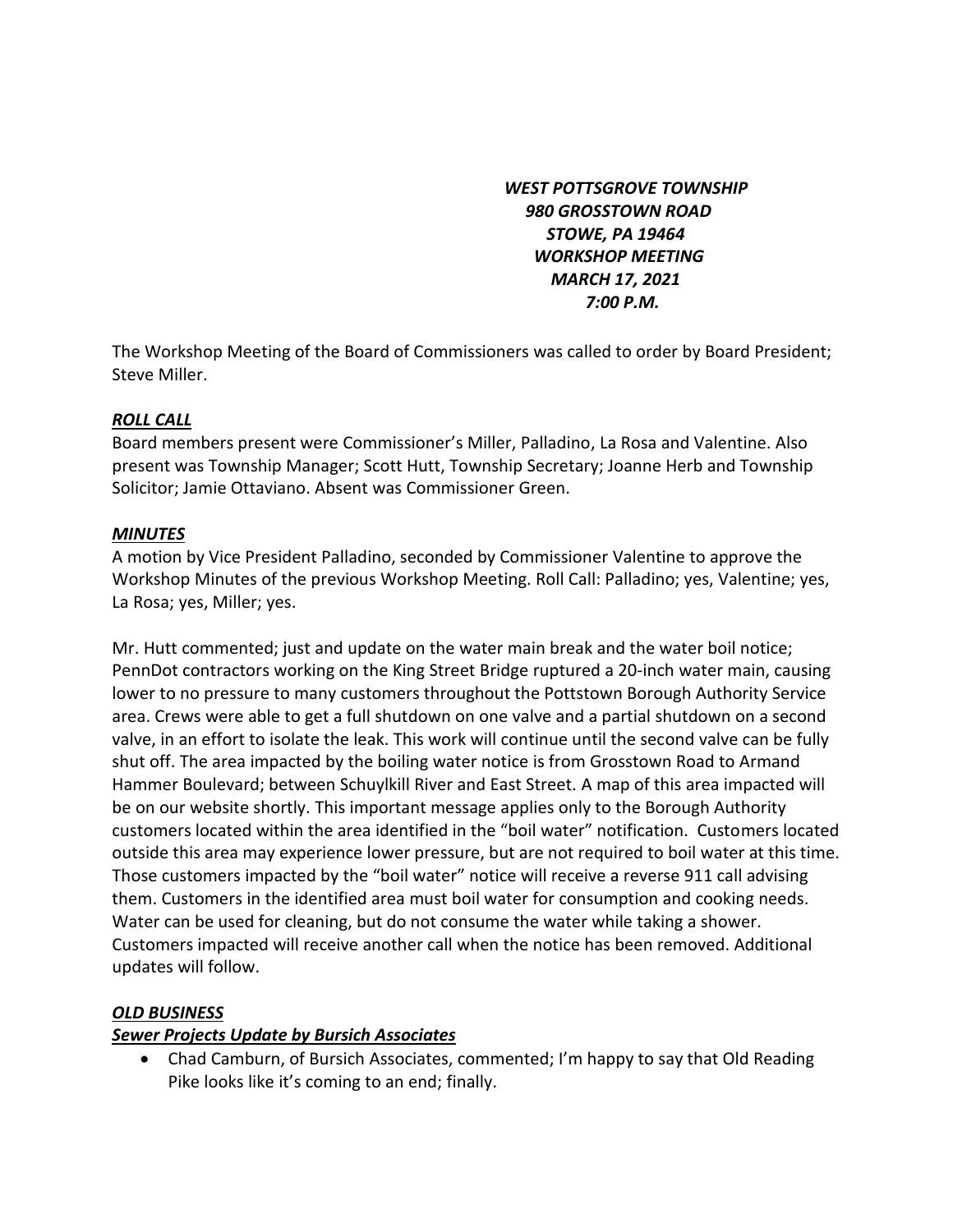After all of the efforts from Jamie, Scott, Gus and the Board, we issued the recommendation for the final Reconciliation Change Order, as well as the final payment, then we will send documentation to the Grant agency and get you refunded for that money.

- We finalized and submitted the 2020 Chapter 94 Municipal Waste Load Management Report. This is an annual report that summarizes what has happened with your sewer system over the previous years, and projects future flows into your sewer system based on projected development based on what we know.
- Mr. Camburn reported on the Joint Municipal Sewer Meeting; that meeting was held on March 11, via Zoom. The PBA reported that the sludge disposal is well under budget for the year, which is good, and the bulk revenue for the year to date is \$76,000 higher than the same time last year.
- Gus Meyer, of Bursich Associates, reported on the Grosstown Road project; we have one more stretch of gravity main to install. That is the stretch we call; manhole 98, directly in front of the Pump Station, just up the street about 250 feet to manhole 99. This is the last section of main to be installed. Right now, what is being installed is the section of main that collects both sections of main off Grosstown Road and brings them into the Pump Station. He continued; there was an apparent screw-up at the manufacturing precast facility, they didn't give the contractor a good base; which was recognized today in the field. What we have today is probably a better connection than what we had in the past as far as water tightness, but not the one we had planned; until they get the new manhole base. Charlie and I were just talking about the possible options with that, but nonetheless, it's pending that solution; which is getting a new manhole base precast properly for the dimensions and the angle that the bend requires. Hopefully, next week we plan to complete our test dig for the force main on whether it's going to penetrate into the dry well or the wet well of the Pump Station. Next is the force main installation, which they believe the work from the force main up to Constitution should take about a week and a half; two weeks, weather depending. We plan to have a meeting on Friday morning with the contractor, ourselves, Drew and Scott; to go over a few other things that seem to be ongoing issues. Vice President Palladino asked; is the drain completed and does it work? Mr. Meyer commented; it is and it does. It is bubbling up and we feel we relieved the water that was in the main line and relieved other water in the area as well; which can be seen through conducting drainage through the actual stone bedding at the pipe itself. Vice President Palladino asked; now that all of the permit connections are made, has the flow stopped in the main line. Mr. Meyer stated; I wouldn't know myself without talking to Drew or Chris, who are monitoring it and physically seen it. I do know they've got a decent flow coming in. Charlie Schock, of Public Works commented; this morning when we checked the pumps we were at 2.9 to 14 coming in. Mr. Camburn stated; that's gallons per minute, so that's next to nothing. Vice President Palladino commented; that means that Pump Station might work for a change.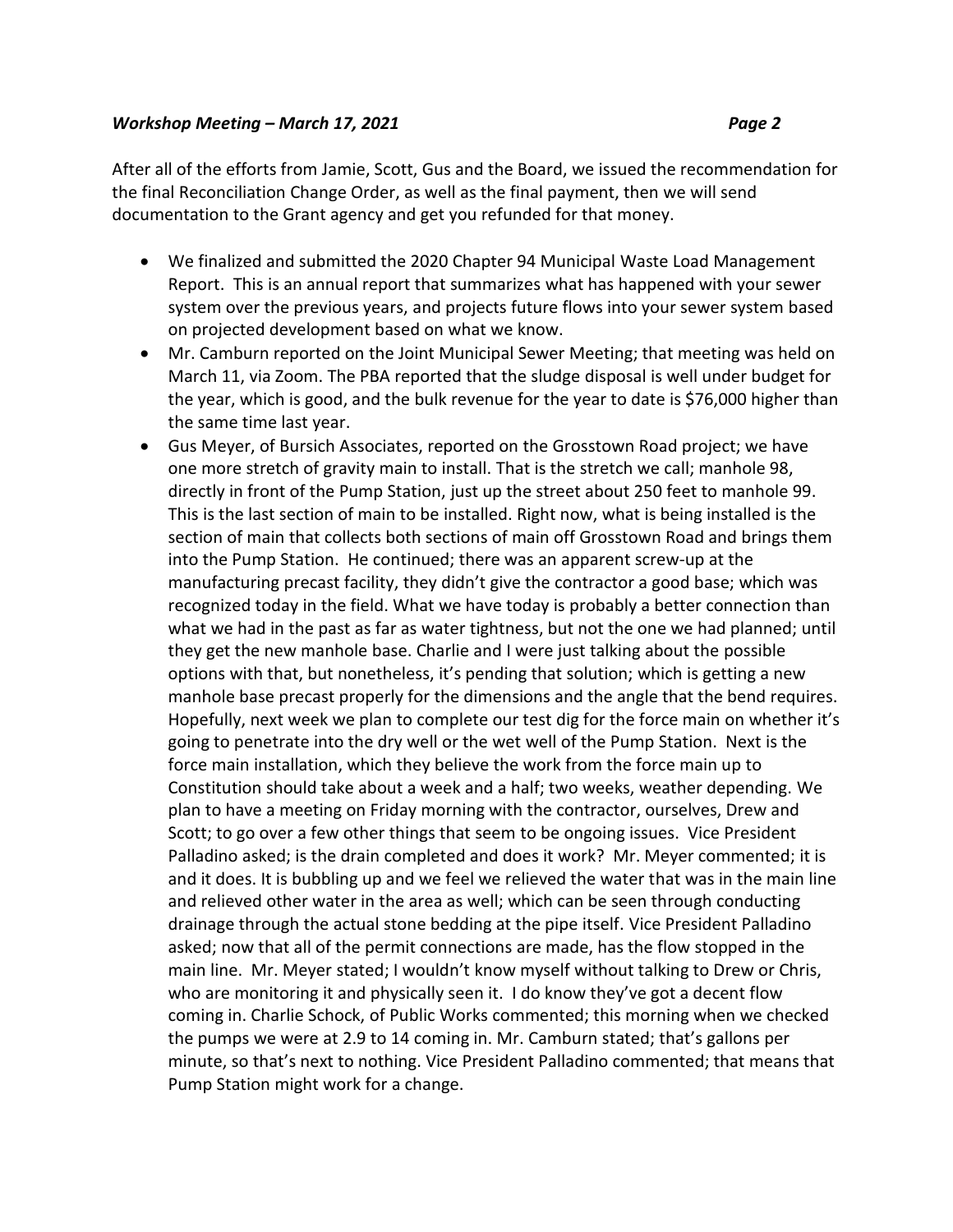Mr. Camburn stated; tomorrow will be the test; we all know we're getting some heavy rain tomorrow, which will tell us where we're at right now. Of course, there is still 15 to 20% of pipe left to go, but what's been done so far should make a huge impact. With regards to the force main connection out in the wet well, there is an electric conduit that is potentially in the way of where they need to dig to bore into the wet well. We've talked to Drew and Chris and had someone come out and look at it as well. The contractor is going to see if they can dig around it, or if the conduit has to be moved. Drew doesn't feel it will be a big deal to move it if we need to, just to get it out of the way, but that is something that has to be looked at in the near future. Mr. Camburn commented; we understand the issue with the upstream end of the culvert is a disaster; it's dangerous quite frankly and it's sinking, and has gotten a lot worse since I saw it last. Scott and I were out there looking at it this evening and came up with possibly three different options. One would be a fabricated concrete headwall; which would most likely be the most expensive and probably timely because it'll take some time to have that manufactured. Anything concrete right now, especially specialty made items, take time and if we would have to guess; about two months. In addition, we would have to get a Geo-Tech out to make sure the soil underneath the headwall could hold that headwall, so that does not sink as well. The second option; we talked about bin-blocks, which are big concrete blocks as big as this table and about two feet high, weighing one to two tons each. They have ridges on them so they stack, almost like Legos and you could use these to build a headwall. The same circumstance though, we would have to get a Geo-Tech out to make sure the underlying soils can handle that. The third option is Contech; a bridge manufacturer that makes an aluminum headwall system that can actually be put together by Public Works. That might be the way to go, adding; it won't rust, should be very easy to install and hopefully is readily available. We are going to reach out to the supplier tomorrow. Gus will reach out to the contractor that's doing your pipe work to see what his thoughts are and maybe he's got a fourth or fifth option. Mr. Camburn stated; hopefully within the next week or two, we will have some idea what it will take to get this done. I think we all agree; that whole area needs to be excavated. With the holes we see out there; you just have no idea what's under there and it's getting worse every day. We really need to dig that up and see what's under there and rebuild it from scratch to make it right.

# *Update on Municipal Projects by Bursich Associates*

Mr. Hutt read from the report Debi Roesener provided for him;

- *School Lane*; we are still in a holding stage.
- *LED Streetlight Project*; we are still coordinating with Verizon and Lenni Electric to get those worked out and functioning.
- *The Roadway Improvements Project;* we talked about Roberts Drive being the first step in that. The mill and overlay we will do as part of a Change Order.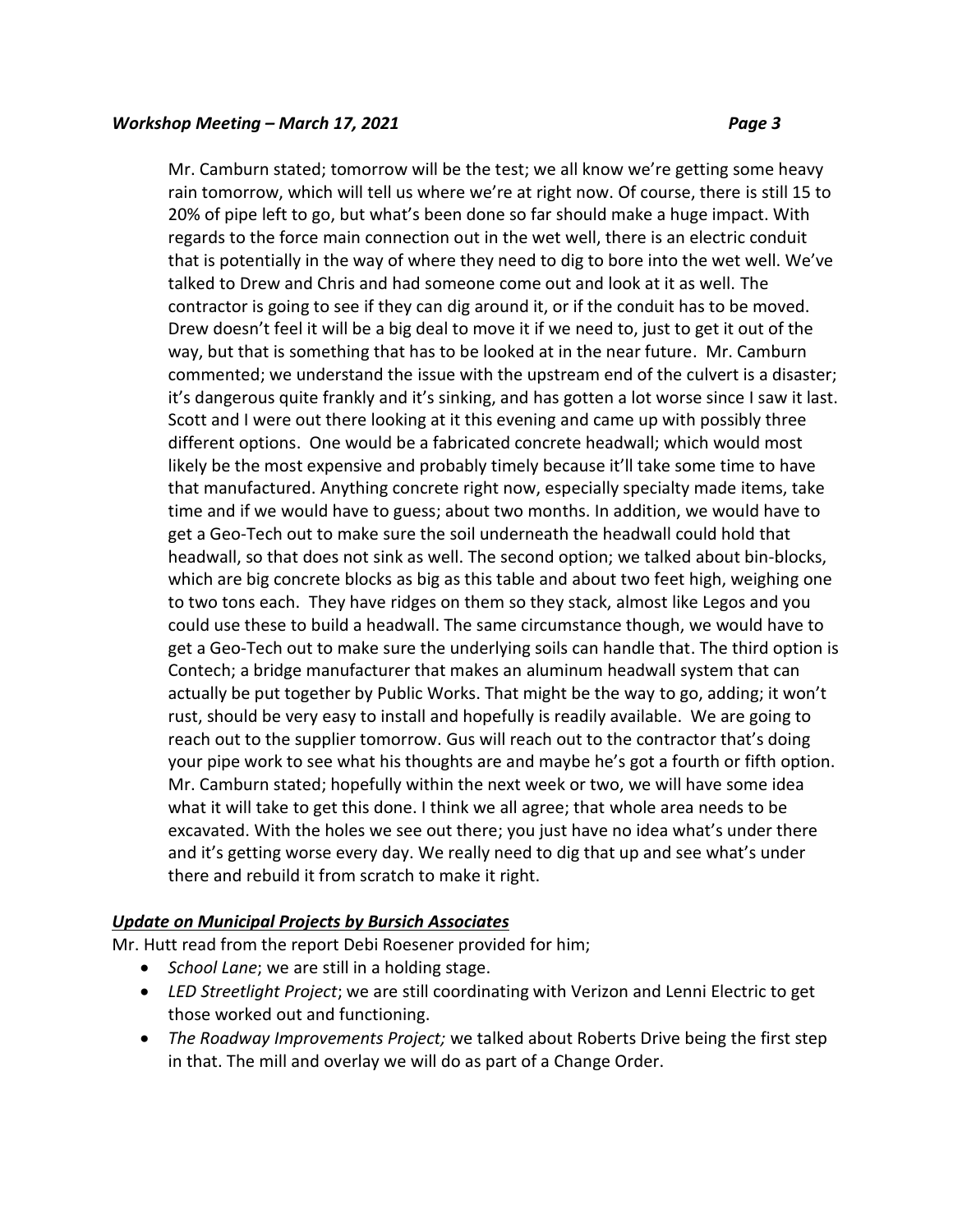*Murgia Park Phase 3;* at a previous Board Meeting we voted to move forward with this. The wetland delineation is scheduled and underway. Upon completion, our survey crew will locate the wetland flags and complete any additional fieldwork as required to develop a preliminary sketch for the park. Mr. Hutt noted; I will report this back to Michael Lane and let him know where we are at with it.

# *Quinter Street Sanitary Sewer Project*

Mr. Hutt also reported; in discussions with Chad and the Board, it looks as though our best course of action is to reject the bids and conduct more fieldwork and test digs to determine the depths of the laterals. Once we have this identified, we could put it back out to bid and hope to get more prices that are reasonable. In talking with Gus, the test digs are projected to be \$1,500 a day and we are looking at two days maximum. Mr. Meyer noted; we did that for Old Reading Pike about two years ago and I can't imagine those prices have gone up drastically, but off of the top of my head maybe at the max; \$2,000 a day. Mr. Camburn asked; does the Board understand why we would do the test digs? Mr. Hutt stated; yes, to knock down the price. The lateral depth was the main cost overrun on that. They just far exceeded their expectations with the cost and this will allow us the opportunity to get our best cost scenario. Right now it was more than \$150,000 more than we had anticipated, adding; we budgeted \$30,000 of our money outside of a Grant. Mr. Camburn stated; the bids came in over our estimate by \$95,000, so you are including the alternate private sewer costs as well. To give you a background as to why we don't know where the laterals are; we televised this main, like we do with most mains prior to going out to bid. When you televise the main, you can typically see where the main is coming in at, unfortunately with this main; they are all coming in right above. We don't know if it goes up ten feet and then goes to the house, or one foot and then goes to the house; it all determines how deep it is. With the contractors not knowing if they are digging 15 feet or 5 feet, they assume 15 and that is the cost they gave us. Mr. Hutt stated; now we would be looking to reject the bids and continue with the work that was just discussed.

A motion by Vice President Palladino, seconded by Commissioner La Rosa to approve rejecting the bids, continuing to move forward with the work that was just discussed. Roll Call: Palladino; yes, Valentine; yes, La Rosa; yes, Miller; yes.

# *980 West High Street – Sale*

Solicitor Ottaviano stated; I have been in contact with Mr. Robert Mento, who is a resident in the Township. He has agreed to purchase 980 West High Street, a parcel of property that is currently owned by the Township; for the total purchase price of \$3,000. He has also agreed to reimburse any expenses that the Township has incurred, including my fee, as well as pay the 2% Real Estate Transfer Tax. This total comes to \$3,437.50. I have been in contact with him and he's aware of that figure. He will be by sometime tomorrow or Friday, with a check. I have prepared a Resolution for this Board, authorizing this transfer and sale, as well as the Deed. This will transfer the property to him from the Township. I will also be recording the Deed and once it's recorded I will provide a copy of all of the information to Scott, as well as Mr. Mento.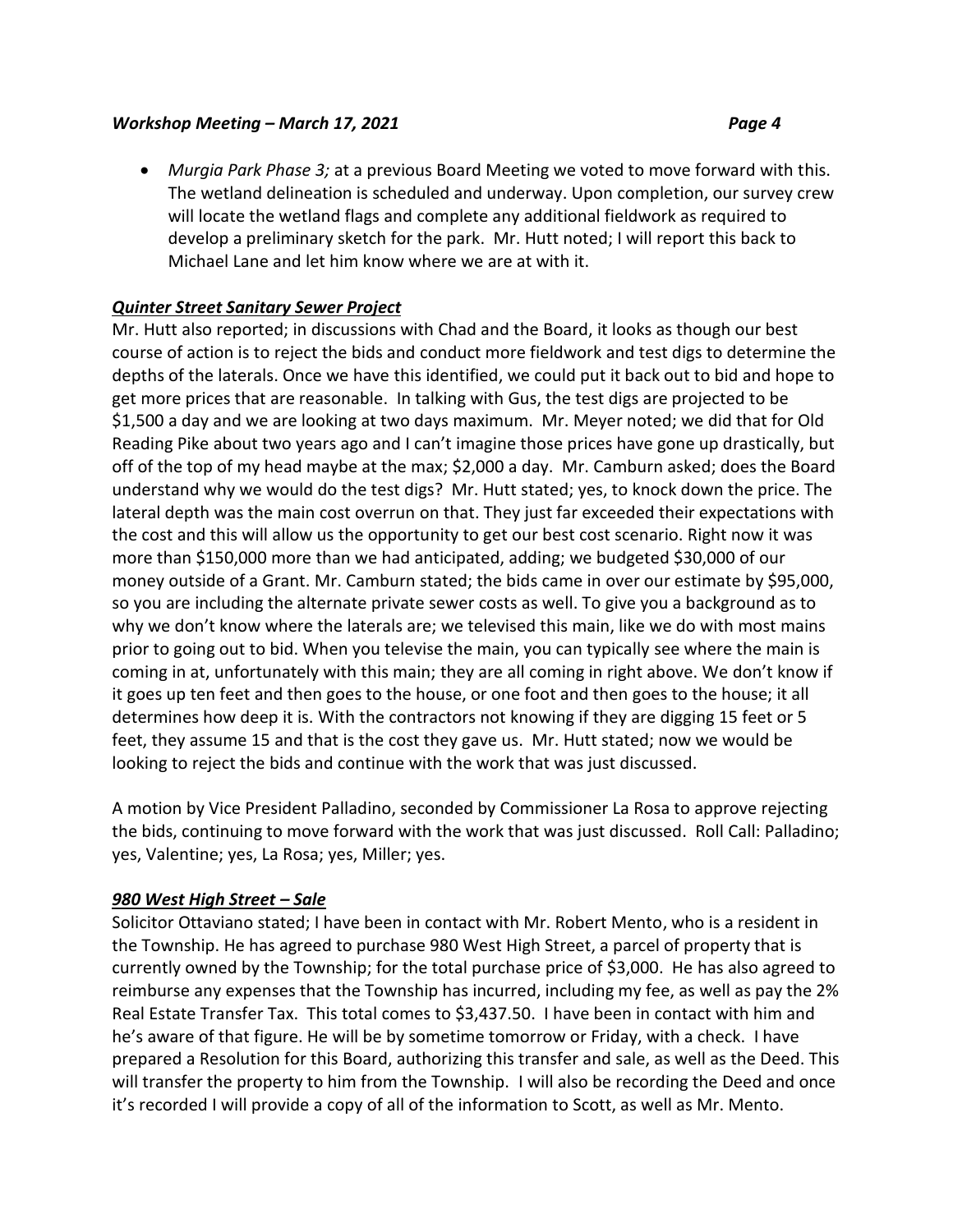A motion by Vice President Palladino, seconded by Commissioner Valentine to approve the **RESOLUTION OF THE BOARD OF COMMISSIONERS OF WEST POTTSGROVE TOWNSHIP, MONTGOMERY COUNTY, PA, AUTHORIZING THE PRIVATE SALE OF 980 WEST HIGH STREET, STOWE, TO ROBERT MENTO OF 998 WEST HIGH STREET, STOWE PA FOR THE PURCHASE PRICE OF THREE THOUSAND DOLLARS (\$3,000.00), PLUS COSTS.** Roll Call: Palladino; yes, Valentine; yes, La Rosa; yes, Miller; yes.

# *Update on SafeCity Solutions – Chief of Police*

Mr. Hutt reported; the application deadline came at the beginning of the month. We have met with our consulting team, and out of the 37 applicants that came forward, 10 were selected to move forward with the next phase. They have all been notified and confirmed their willingness to proceed. The deadline for their next submission will be April 5, 2021. President Miller stated; we went to an outside agency so that there was absolutely no bias on the Board. We had nothing to do with the selection process; it was all predetermined. We then met with SafeCity to go over the candidates, adding; we were not privy to anything prior to their selection. We will, however, have final say.

# *MCPA – W. High Street Corridor/Paving Project*

Mr. Hutt reported; on February 8, I had a meeting with Eric Jarrell, from Montgomery County Planning Commission, with regards to a potential project involving the West High Street Corridor. I received subsequent materials from the County related to this project and potential costs for maintaining the striping of bike lanes. At our last meeting, March 3, 2021, the Planning Commission did a presentation of why they feel bike lanes and adjusted travel lanes would be beneficial to the Township. I have provided all information to date. Commissioner Valentine stated; I reached out to PennDot and got a letter from Francis Haney, who said that PennDot Montgomery County and the Delaware Valley Planning Commission have reviewed the corridor and the results of their review indicate it is viable to reduce the roadway from four lanes to three lanes, due to the amount of traffic that is on there. They state it increases safety significantly. Commissioner Valentine noted; Pottstown has three lanes all through town and plan on doing three lanes up to the border. In my opinion; it would be a nice blend to have the whole stretch three lanes. They could put bike lanes on either side; they could have one lane of traffic in each direction and the center lane would be for left turns. Commissioner Valentine commented; it says that with the road diet, the bike lanes serve to calm traffic speeds and improve safety, stating; I believe we should go with it. We also got a letter from a resident, with seven people backing him up, noting; they do use the road and they feel the designated bike lanes would increase the safety of the people that use it. Commissioner Valentine stated; just because we don't see people on the highway, doesn't mean they aren't there, adding; I would be in favor of doing the bike lanes. President Miller stated; the only thing I've got, before we take it to a vote is; Commissioner Green sent the Township Manager a note, and I quote; I am not in favor of the bike lanes on West High Street.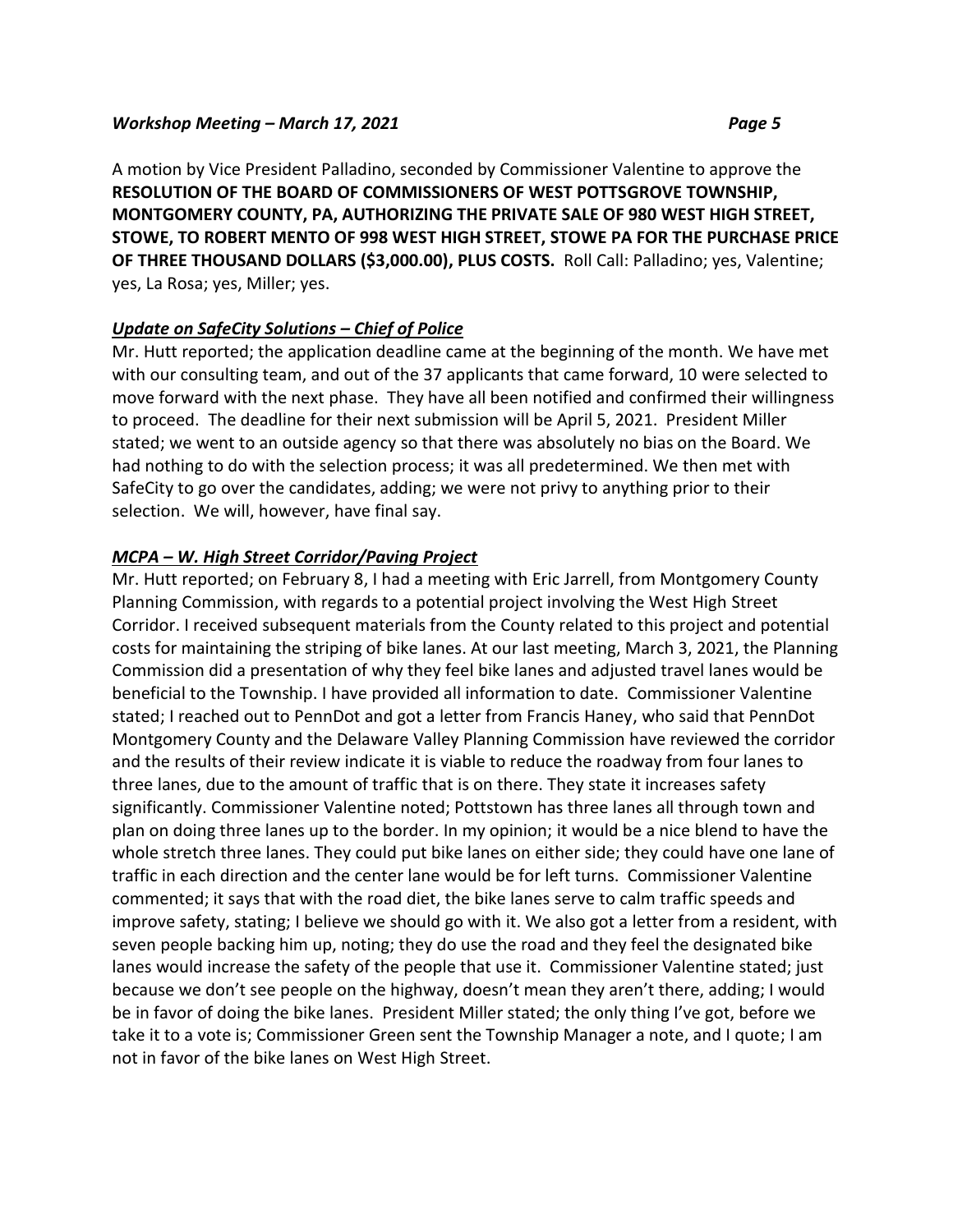Vice President Palladino noted; if you sit down there and watch, the truck traffic is horrendous. Cutting the lanes to three lanes, well I can't see what kind of study they might have done. Commissioner Valentine noted; they did a study at the intersection, noting; when you are at the light, it would increase by a few seconds, but it's not a significant time you'd have to wait. They did the study at High and Quarry, High and Grosstown, High and Berks, College Drive and High and High and Manatawny; and the reviews and studies have shown that making it three lanes would not make a significant change to the driving time through there, noting; they didn't bring up anything about truck traffic.

A motion by Commissioner Valentine, to go with the road diet and make it three lanes; one eastbound, one westbound and the center lane is a left turn only, with bike lanes on either side. There was no second to this motion.

A motion by Commissioner La Rosa, seconded by Vice President Palladino to not proceed with the bike lanes. Roll Call: Palladino; yes, Valentine; no, La Rosa; yes, Miller; yes. Majority rules in favor.

Commissioner Valentine asked; PennDot is going to leave our stretch at four lanes; two driving lanes in each direction; we are not doing the road diet then, I'm just confirming this. President Miller stated; yes, correct.

# *NEW BUSINESS*

# *PFM/Sewer System Valuation*

Mr. Hutt reported; on March 3, there was a Zoom call with PLGIT/PFM and ourselves, to get some information regarding the process and options if we decided to sell or lease our sewer system. This process would be a 3-stage process. The Valuation Process is gathering information on our assets and the EDU's that we have, and then they will come up with a price for that. The Request for Qualification and then finally; the Accept Bid and Close. During this call we raised some concerns about rate freezes for the residents and impacts our current loan would have on it. The information we got sounded pretty reasonable, and we felt was worth looking into this a little further. I have the agreement for Financial Advisors Services for Phase I, with a cost of \$7,500. This usually takes about two to three months.

A motion by Vice President Palladino, seconded by Commissioner Valentine to proceed looking into the sale of the sewer system. Roll Call: Palladino; yes, Valentine; yes, La Rosa; yes, Miller; yes.

# *Premium Warranties for WPPD Vehicles*

Mr. Hutt reported; at the time of purchase and no time after, did West Pottsgrove Township obtain an enhanced, bumper to bumper warranty for Car 25, or for that matter; any in our fleet. Fred Beans got us a quote of \$3,400.00. Currently we only have a powertrain warranty, which has not been useful, given some of the issues we've been experiencing.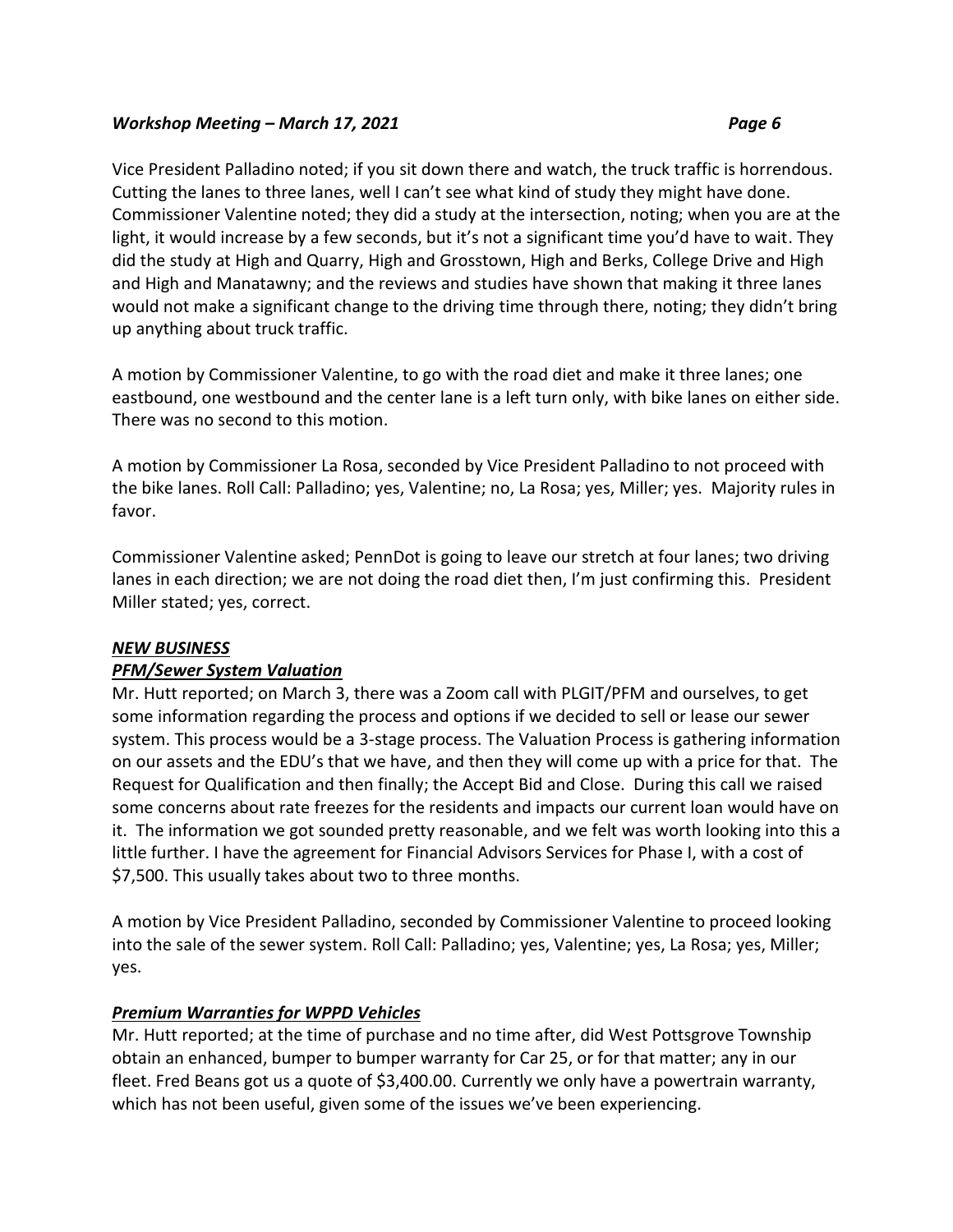This is an 8-year warranty or 100,000 miles. Due to when we purchase it, the warranty will go until January 5, 2026. Unfortunately, Car 22 has exceeded the mileage that would allow us to purchase something like this. The new Police cruiser will have this at the time of purchase.

A motion by Vice President Palladino, seconded by Commissioner Valentine to approve the purchase of the bumper to bumper warranty for Car #25, at the cost of \$3,400.00. Roll Call: Palladino; yes, Valentine; yes, La Rosa; yes, Miller; yes.

# *450 Ash Street/Land Development*

Mr. Hutt reported; on March 15, plans were submitted by the developer/applicant. Our Engineers and County Planning Commission are reviewing them so they can issue their review letter. At this time, we needed to acknowledge receipt at a Public Meeting, as the Planning Commission will not convene just for that reason. This is to acknowledge; the Township confirms receipt of the plans, beginning the 90-day timeline.

A motion by Commissioner La Rosa, seconded by Vice President Palladino to acknowledge and confirm receipt of the plans. Roll Call: Palladino; yes, Valentine; yes, La Rosa; yes, Miller; yes.

# *Old Reading Pike/A.J. Jurich – Change Order*

Mr. Hutt commented; we discussed this at length and had several conversations surrounding the Change Order and work associates with it.

A motion by Vice President Palladino, seconded by Commissioner Valentine to accept and pay the Change Order at the cost of \$5,922.56. Roll Call: Palladino; yes, Valentine; yes, La Rosa; yes, Miller; yes.

# *Old Reading Pike/A.J. Jurich – Final Payment*

Mr. Hutt noted; since the Change Order has been concluded, the final payment in the amount of \$40,855.21, can be paid. This will allow us to close out the project and receive our Grant funding.

A motion by Vice President Palladino, seconded by Commissioner Valentine to approve paying the final payment, in the amount of \$40,855.21. Roll Call: Palladino; yes, Valentine; yes, La Rosa; yes, Miller; yes.

# *CITIZEN'S COMMENTS*

*Dennis Arms –* a Stowe resident commented; thanking the Board for the decision on the bike lanes. He feels it will save a lot of trouble moving forward and appreciates the vote.